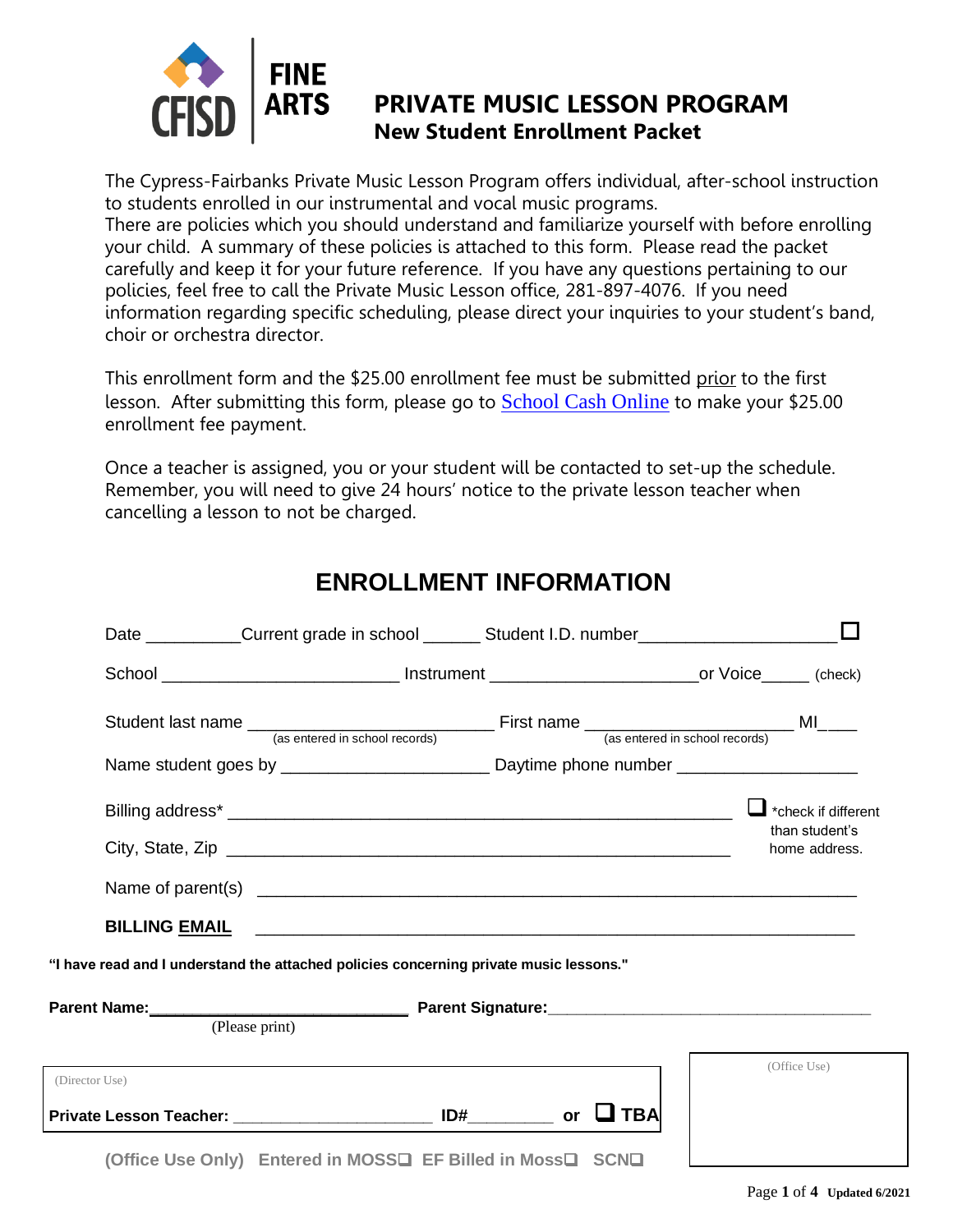## **Cypress Fairbanks I.S.D. Private Music Lesson Program General Policies**

Private "one-on-one" thirty-minute music lessons are offered at the school (outside of school hours) on a weekly basis. Please read the following information carefully and keep it for future reference. If you have questions about scheduling specifics, contact the music director at the school. All other questions may be directed to the district's Private Music Lesson secretary.

| <b>PRIVATE LESSON</b>  |
|------------------------|
| <b>BILLING OFFICE:</b> |

Lauren Wilson, Private Music Lesson Secretary **BILLING OFFICE:** Phone: 281-897-4076 Email: Lauren.Wilson@cfisd.net

**Enrollment Fee:** A one-time **\$25.00** enrollment fee is required to open your child's account. This account would last all the way through high school if applicable. The fee is non-refundable unless the student is never charged for a lesson. It will need to be paid by check/money order and turned in with your enrollment form.

**COST:** Tuition for lessons is **\$22.00/week (\$22.00 per 30-minute lesson)** for a Level 1 teacher and **\$20.50/week (\$20.50 per 30-minute lesson)** for a Level 2 teacher. Level 1 teachers have a degree or have taught privately for several years. Level 2 teachers are typically undergraduate MUSIC students at local universities. Availability of staff will determine the teacher to which your student will be assigned by the director at their school.

**BILLING:** You will receive a statement by mail each month, beginning the 2<sup>nd</sup> month after lessons start. The statement will list the current invoice along with any previously unpaid invoices. Each invoice will list the dates that lessons were taken and the total for that invoice. Please keep the top portion for your records. Statements are normally mailed by the 10th of the month and payments are normally due in the music office by the last day of the same month. Lessons are billed the 2<sup>nd</sup> month after they are taken; for instance, November lessons will be billed to you in January. Keep this in mind when calling about any details on your account.

**Report any address changes to the private lesson billing office as our system is not connected to the school's database.** 

A student whose account becomes past due is subject to having their lessons stopped until such time that the account is brought current. The student can also be added to the school's Fees & Fines list.

**PAYMENTS FOR LESSONS**: **Do not send payments to the school**. Payments can be made via;

**1)** School Cash Online: [https://cypress-](https://cypress-fairbanksisd.schoolcashonline.com/Fee/Details/64765/135/False/True)

[fairbanksisd.schoolcashonline.com/Fee/Details/64765/135/False/True](https://cypress-fairbanksisd.schoolcashonline.com/Fee/Details/64765/135/False/True) ; **2)** Check/Money Order/Cashier's check by mail; **3)** Your financial institution's bill pay service; or **4)** exact cash at the music office.

#### **Bill Pay Service Note:**

Please make sure that your child's account number shows on the bank generated check and that the check is made payable to **CFISD MUSIC DEPARTMENT**. Allow 7-10 days for those payments to reach the music office.

**LESSON CANCELLATION:** If a lesson is to be canceled for a student for **ANY** reason (illness, band rehearsal, testing, field trips, etc.), please contact the private music lesson teacher directly **24 hours in advance**. In case of sudden student illness or extreme emergency on the day of the lesson, contact the private lesson teacher directly as early as possible, but **prior** to the scheduled lesson.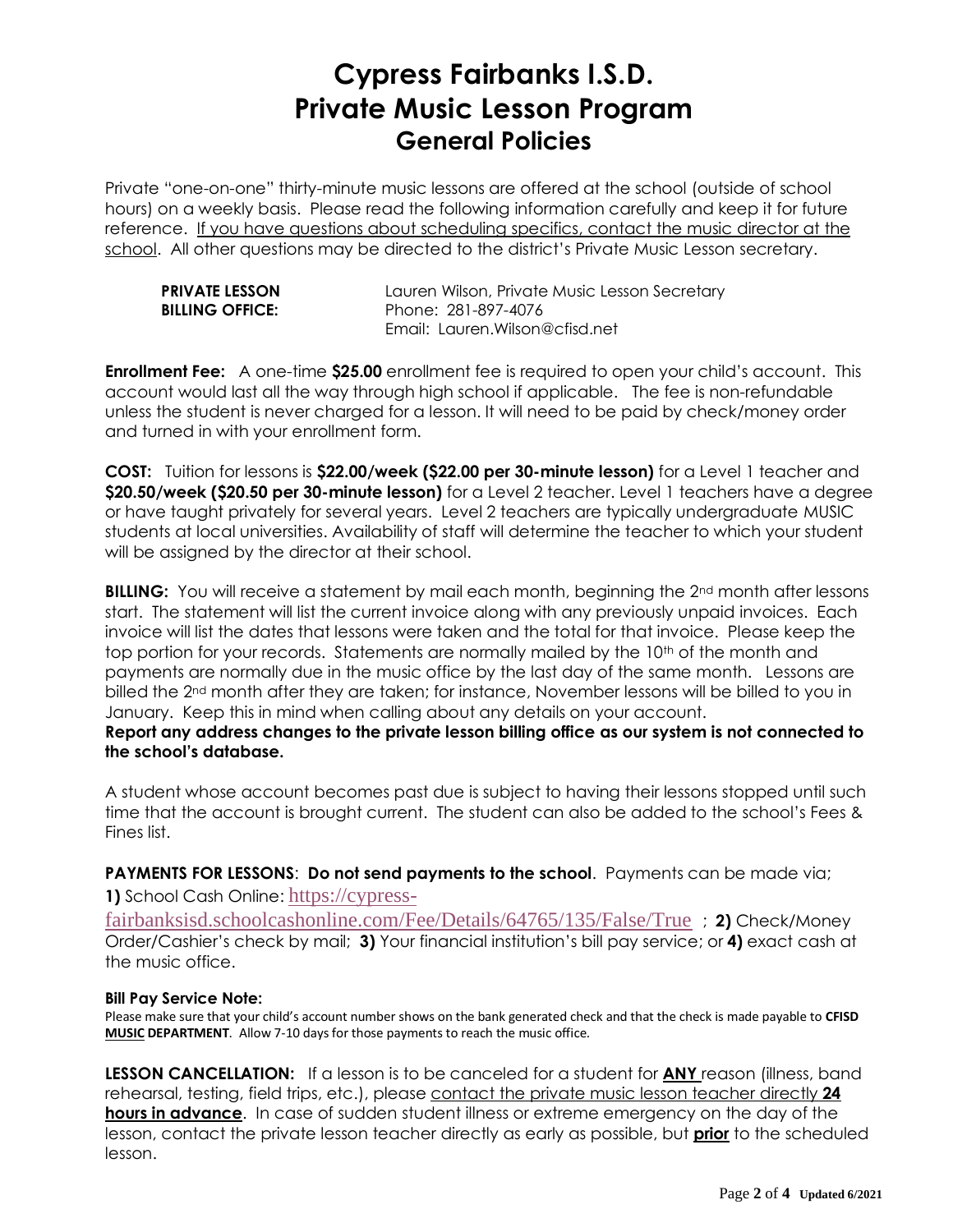You should have both the phone number and email address of your student's private lesson teacher. Please contact the music office at 281-897-4076 should you need that information. If the private teacher is **not notified at least 24 hours in advance**, the absence will be considered **"unexcused" and you will be charged for the lesson.** Remember, music lessons are a weekly commitment, and the student may be dropped from the private lesson program due to excessive absences, excused or unexcused.

*Important Note***:** Do not assume that the private lesson teacher will know about an illness or school related functions, such as field trips, concerts, testing, etc. that may prevent the student from being at lessons. You must contact the lesson instructor directly regarding absences.

**TERMINATION:** The student may terminate lessons anytime by notifying the private instructor and director at the school **one week in advance**. This gives the teacher ample time to reschedule or add new students. The private lesson office should also be notified.

**PROGRESS:** If questions about the progress of the student arise, please contact the private teacher to discuss. The director at the school can also be contacted if there additional concerns. Monitor the lessons by asking about assignments made by the private teacher and by helping your child organize their time in a way in which they are able to adequately prepare for lessons. This will aid the student in making positive progress.

**ATTENDANCE:** Students may be dropped from the program or have the lesson schedule changed by the private lesson teacher for excessive absences whether they be excused or unexcused. Please discuss any scheduling conflicts or concerns with the private lesson teacher.

**EXPECTATIONS:** Expect the private lesson teacher to make weekly assignments for the student to prepare for the next lesson. A method book may be used in addition to the student's class materials. Use of excellent method books, written specifically for an instrument or voice, is important to the development of a musician. Solos and region music are examples of material that may be required. These books and sheet music should be a part of every music student's personal collection of materials.

Do not expect miracles... Do expect steady progress toward improved performance skills, which will make performing music more enjoyable by enabling the student to experience music of a more sophisticated and artistic nature.

### **Please contact your student's director for any questions or concerns other than billing.**

**------------------------------------------------------------------------------------------------**

ONCE LESSONS HAVE BEGUN, ASK FOR THE FOLLOWING INFORMATION FROM THE PRIVATE LESSON TEACHER OR CALL THE MUSIC OFFICE AT 281-897-4076. YOU WILL NEED THIS INFORMATION TO CONTACT YOUR CHILD'S LESSON TEACHER FOR ABSENCES, SCHEDULING QUESTIONS, ETC.

TEACHER NAME:\_\_\_\_\_\_\_\_\_\_\_\_\_\_\_\_\_\_\_\_\_\_\_\_\_\_\_\_\_\_\_\_\_\_\_\_\_\_\_\_\_\_\_\_\_\_\_\_\_\_\_\_\_\_\_\_

TEACHER PHONE NUMBER:\_\_\_\_\_\_\_\_\_\_\_\_\_\_\_\_\_\_\_\_\_\_\_\_\_\_\_\_\_\_\_\_\_\_\_\_\_\_\_\_\_\_\_\_\_\_

TEACHER EMAIL ZERER EMAIL TEACHER EMAIL TEACHER EMAIL